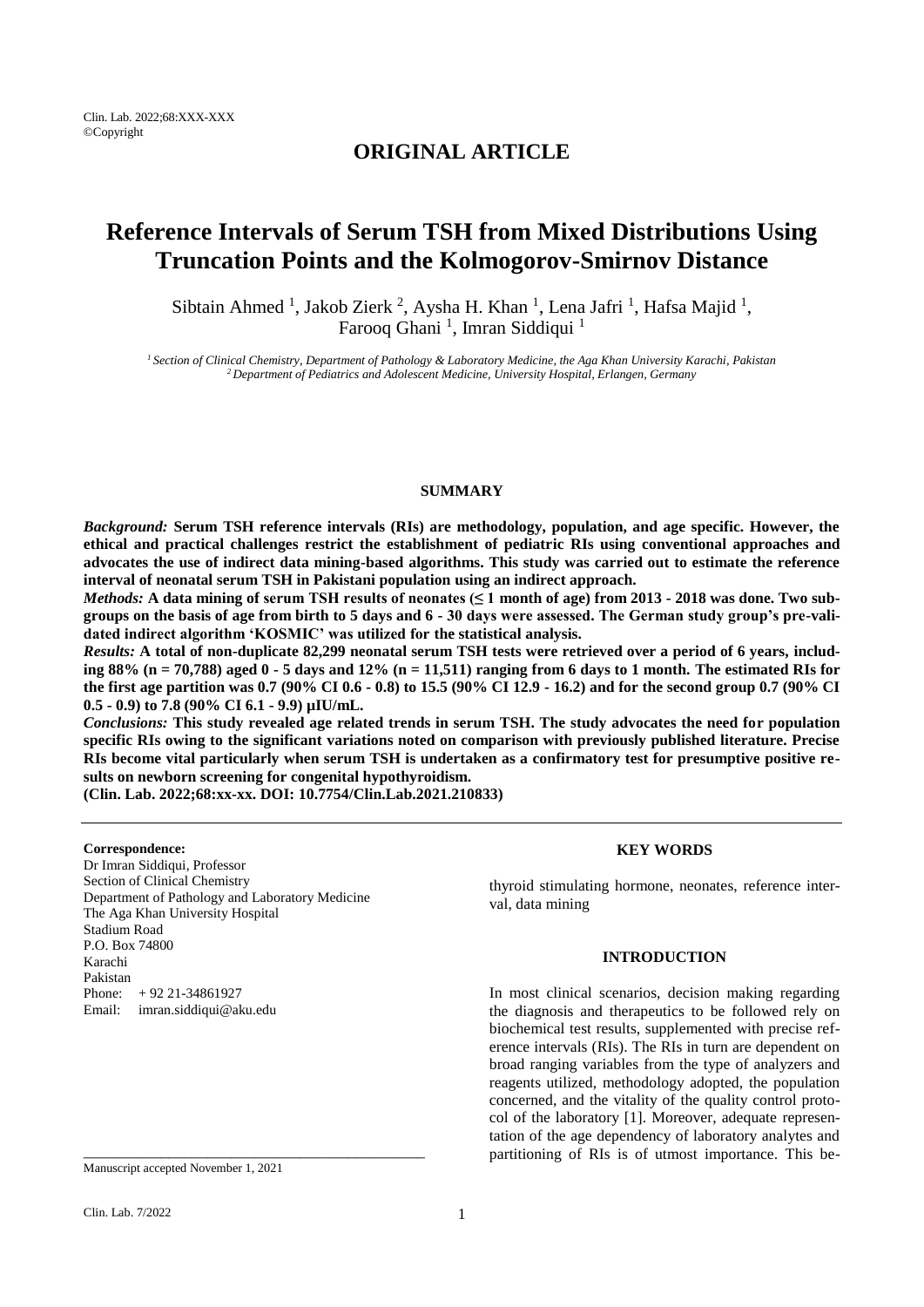comes more important in the neonatal age group, as physiological advances following birth can influence biochemical framework [2]. With regard to good laboratory practices, self-establishment of RIs by laboratories has become a key element in laboratory medicine [\[3,](http://bmcresnotes.biomedcentral.com/articles/10.1186/1756-0500-5-493#CR3)[4\]](http://bmcresnotes.biomedcentral.com/articles/10.1186/1756-0500-5-493#CR4). Congenital Hypothyroidism (CH) is a commonly occurring cause of avertible intellectual deficit in newborns with an overall incidence of 1 in 3,000 newborn infants [\[5,](http://bmcendocrdisord.biomedcentral.com/articles/10.1186/s12902-016-0107-9#CR9)6]. Timely screening and prompt confirmation for CH has been proven to be effective [7,8]. Literature from Pakistan on the prevalence of CH is scarce; however, in a study, Raza et al. reported that CH was found in three babies of 1,337 screened [9]. Another study also reported a similar incidence of one case per 1,000 newborns which is substantially higher compared to Caucasian data [10]. Vigorous alterations in thyroid physiology occur in the neonatal period. There is a rapid surge of thyrotropin-releasing hormone and TSH, beginning at 30 minutes following delivery, followed by a declining level within RIs by the third to fifth day of age. [11] Moreover, age based RIs for serum TSH are necessary to complement newborn screening as a confirmatory test following a positive result.

Most of the clinical laboratory regulatory/accreditation bodies, as well as scientific and clinical societies recommend that RIs should be derived from a predefined group of healthy subjects from a specific population relevant to the analyte of interest [\[12](http://bmcendocrdisord.biomedcentral.com/articles/10.1186/s12902-016-0107-9#CR18)]. Moreover, a minimum of 120 individuals after prior screening are required to establish RIs using validated statistical analysis as recommended by the clinical laboratory standards institute (CLSI) [\[13](http://bmcendocrdisord.biomedcentral.com/articles/10.1186/s12902-016-0107-9#CR19)]. However, as these conventional approaches are often hindered by ethical and practical limitations, data mining of laboratory systems with an indirect methodology is being increasingly utilized.

In Pakistan, population specific RIs for most biochemical analytes including serum neonatal TSH have not been widely established. The RI in-use by most laboratories in the country are mainly obtained from published studies, textbooks or clinical guidelines centered across European or American population; hence, in most instances they are misleading in the local scenario. Therefore, this study was undertaken to estimate age specific neonatal RIs for serum TSH and assess them against published literature to evaluate the probability of population-based differences.

# **MATERIALS AND METHODS**

#### **Study design, setting**

After exemption by the institutional ethical review committee (AKU-ERC# 2020-5626-14494), all the serum TSH results with date of collection from neonates aged up to 1 month for both genders over a 6-year period from 2013 to 2018 were extracted from Aga Khan University's (Karachi, Pakistan) clinical laboratory information management systems database. To study the age dynamics, the dataset was further stratified into 0 - 5

days and 6 - 30 days. The diversified dataset comprised of both diseased and normal cases. Samples obtained during clinical care from hospitalized subjects as well as those subjected to routine screening and outside referrals performed regardless of the clinical indication were included. In case of multiple test request forms for the same individual, only the first sample's results were included in the final analysis.

Serum TSH was analyzed by Chemiluminescence immunoassay (CLIA) on ADVIA® Centaur™, Siemens platform. The laboratory performs to the best of standards for both internal and external quality assurance and is accredited by the College of American Pathologists (CAP). The assay range for the ADVIA Centaur TSH-Ultra assay (third generation) is from the limit of quantitation i.e., 0.008 to 150 μIU/mL.

#### **Statistical analysis**

A previously validated and proposed tool by Zierk J et al., the Next-Generation Pediatric Reference Intervals, Kolmogorov-Smirnov based reference intervals (KOS-MIC), was utilized for the data analysis [14]. The builtin algorithm functions upon diminishing the variations due to the estimated parametrical distribution and truncation, using the Kolmogorov-Smirnov-distance followed by a Box-Cox-transformation. A statistical program which is implemented within a software package [https: //kosmic.diz.uk-erlangen.de/] is available to calculate the Box-Cox transformation parameter lambda  $(\lambda)$ , the truncation interval, and the parameters of the Gaussian distribution Mu (μ) and sigma (σ). This procedure is based on the notion that the proportion of physiological samples in the input dataset can be modelled using parametric distribution, subsequently a truncation interval T exists within the dataset in which the proportion of abnormal test results is negligible. Moreover, to project the distribution of non-pathological test results, the lower and upper truncation limits, i.e., T1 and T2, were determined using a "Brute Force" approach.

Fine grained details of the statistical analysis utilized are available from Zierk J et al. [14]. To estimate confidence intervals, bootstrapping of the input dataset was undertaken. Subsequently, the lower and upper reference intervals with their 90% confidence interval (CI) were derived for the two age groups.

In addition, a comparison of our derived serum neonatal TSH with the values recommended by the Mayo clinical laboratory and Canadian Laboratory Initiative on Pediatric Reference Intervals (CALIPER) was also done [15, 16].

#### **RESULTS**

A total of non-duplicate 82,299 neonatal TSH tests were retrieved spanning a six-year time frame. A large proportion (88%; n = 70,788) were aged  $\leq$  5 days of life and 12% ( $n = 11,511$ ) belong to the age group ranging from 6 days to 1 month. A nearly identical distribution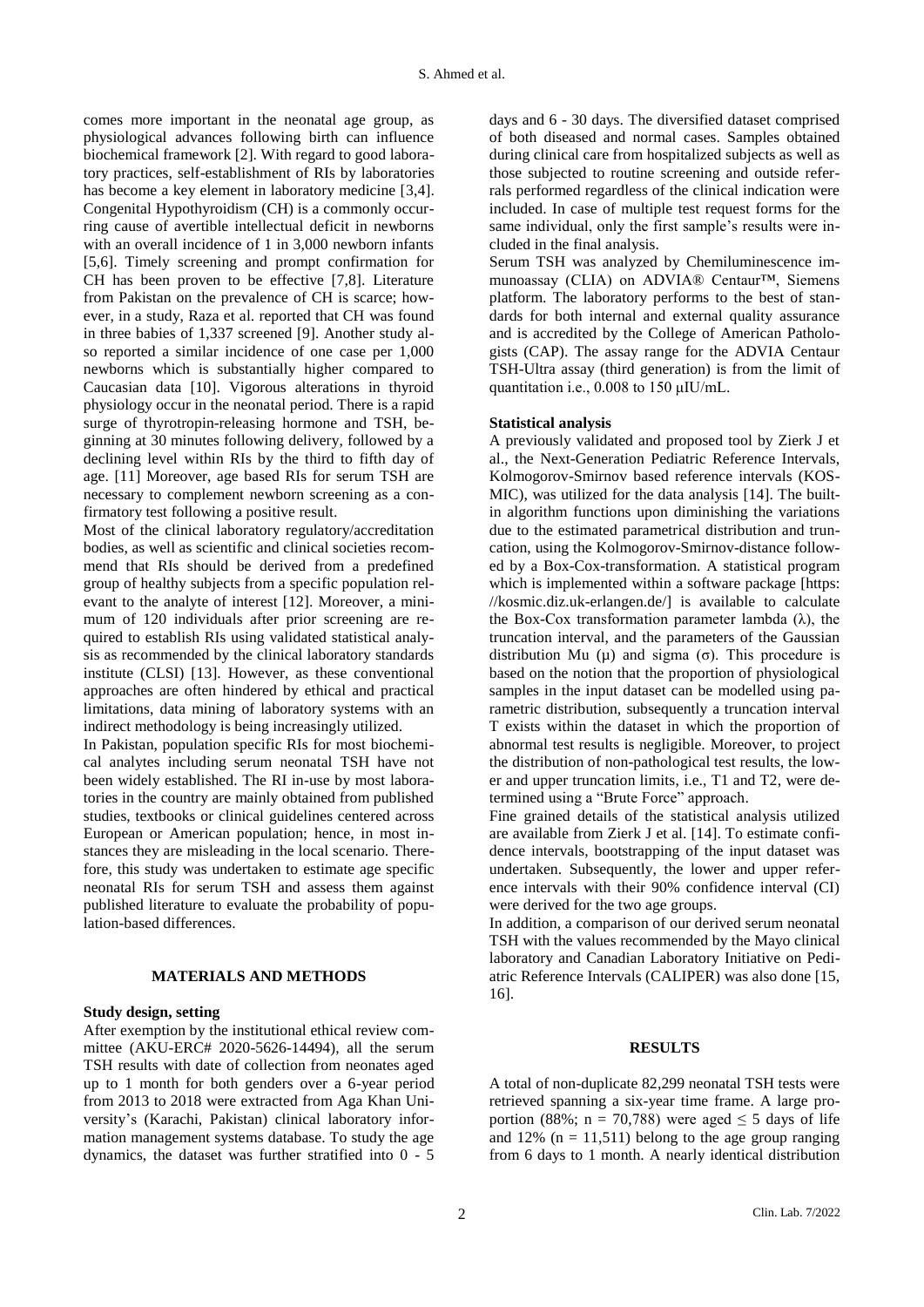|                     | $0 - 5$ days   | 6 - 30 days             |  |  |
|---------------------|----------------|-------------------------|--|--|
| N:                  | 70,788         | 11,511                  |  |  |
| 2.5% Percentile:    | 0.682834       | 0.695444                |  |  |
| 50% Percentile:     | 3.41007        | 2.73867                 |  |  |
| 97.5% Percentile:   | 15.452         | 7.83943                 |  |  |
| $\lambda$ :         | 0.04           | 0.22                    |  |  |
| $\mu$ :             | 1.25733        | 1.12785                 |  |  |
| $\sigma$ :          | 0.834677       | 0.753547                |  |  |
| <b>T1:</b>          | 1.8            | 1.3                     |  |  |
| T2:                 | 6.2            | $\overline{\mathbf{4}}$ |  |  |
| <b>Decimals:</b>    | $\mathbf{1}$   | $\mathbf{1}$            |  |  |
| T1 min:             | 0.05           | 0.05                    |  |  |
| T1 max:             | 0.3            | 0.3                     |  |  |
| T <sub>2</sub> min: | 0.7            | 0.7                     |  |  |
| T <sub>2</sub> max: | 0.95           | 0.95                    |  |  |
| SD:                 | $\mathbf{0.8}$ | 0.8                     |  |  |
| <b>Tolerance:</b>   | $1e-07$        | 1e-07                   |  |  |

#### **Table 1. Calculation of RIs for the two age groups.**

**Table 2. Comparison of lower and upper RIs for serum TSH (µIU/mL) with published literature.**

| Age group         | Our study                             |                                          | <b>Mayo Clinical Lab (15)</b> |      | CALIPER $(16)$ |             |
|-------------------|---------------------------------------|------------------------------------------|-------------------------------|------|----------------|-------------|
|                   | <b>LRI</b>                            | URI                                      | LRI                           | URI  | <b>LRI</b>     | <b>URI</b>  |
| 0 days to 5 days  | 0.7<br>$(90\% \text{ CI } 0.6 - 0.8)$ | 15.5<br>$(90\% \text{ CI } 12.9 - 16.2)$ | 0.7                           | 15.2 | 3.2            | <b>19.0</b> |
| 6 days to 30 days | 0.7<br>$(90\% \text{ CI } 0.5 - 0.9)$ | 7.8<br>$(90\% \text{ CI } 6.1 - 9.9)$    | 0.7                           | 11.0 | 1.7            | 9.1         |

**LRI: lower reference interval, URI: upper reference interval.**

of in-house (n = 42,968) and outside referrals (n =  $39,331$ ) was noted, the majority being males (n = 43,275). Owing to the distribution of results as depicted in the histogram shown in Figure 1, first the cumulative density is computed. Using an optimization process ("Brute Force search" optimization), the lower and upper truncation limits (T1 and T2 and the parameters  $\mu$ and σ), were derived as depicted in Table 1 from which the distribution of non-pathological test results can be projected.

The respective RIs with their 90% CI for each age group are depicted in Table 2 alongside a comparison with the Mayo Clinical Laboratories USA and CALI-PER study to illustrate the differences between the indirect and direct conventional approaches.

#### **DISCUSSION**

A pivotal element of preventive health programs is newborn screening (NBS) [17]. Among the various disorders screened at birth globally, CH is almost exclusively part of all such programs [17]. However, like most underdeveloped countries there is no national NBS program at the state level, where the utmost focus remains on infectious diseases [18]. Our center became the first in the country to offer NBS for CH using dried blood spot samples via spectrofluorometric analysis for TSH. However, all presumptive positive screens require confirmation via serum sample analysis on a CLIA platform. For clinical laboratories, provision of population specific RIs scrutinized by covariates, most importantly age, is a daunting yet essential task to aid clinicians. Moreover, there is a high need in our scenario of age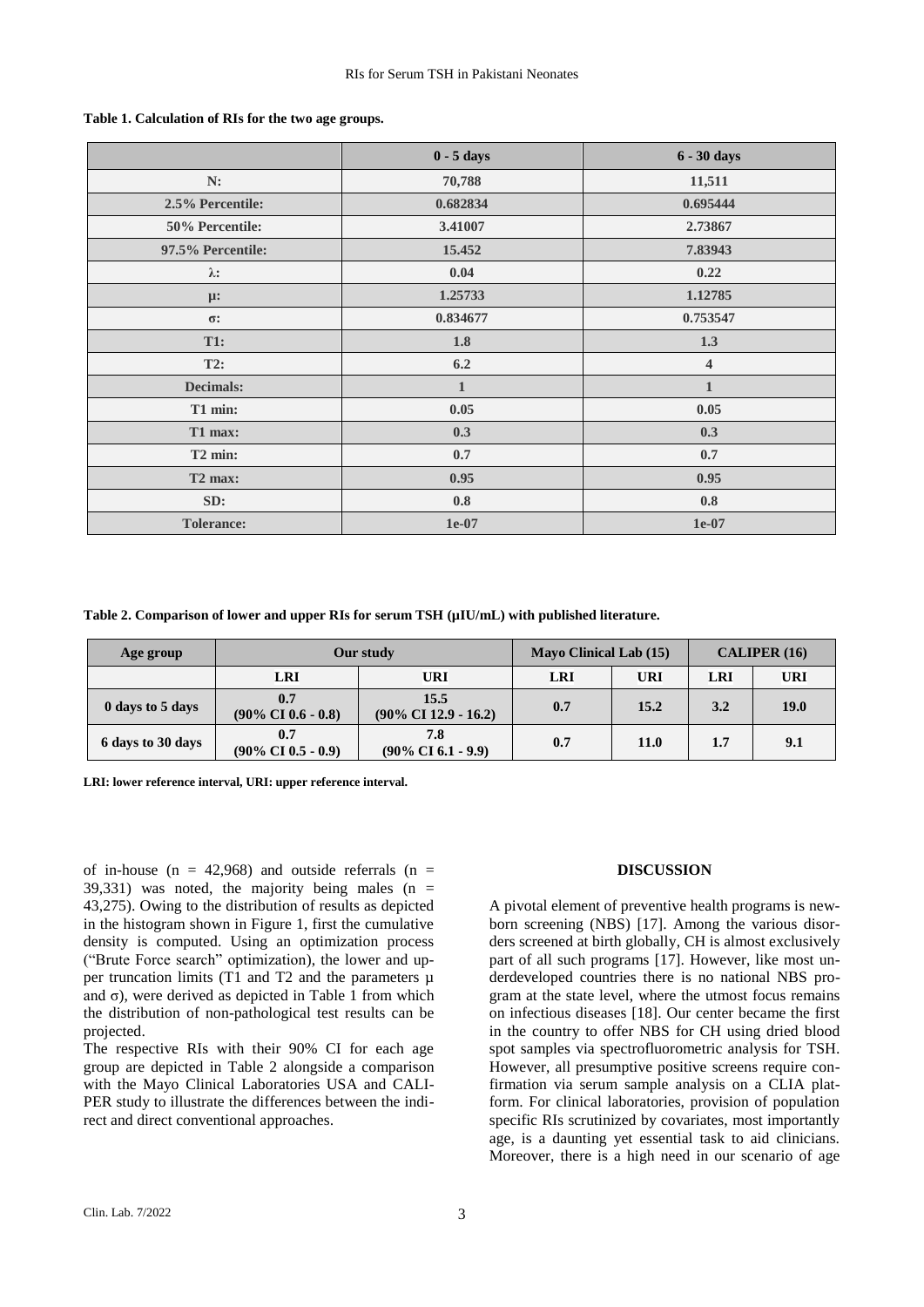

**Figure 1. Estimated distribution of physiological test results for age group 0 - 5 days (1A) and 6 - 30 days (1B).**

specific neonatal TSH RIs to serve the laboratory's CH NBS regimen.

On the other hand, owing to the ethical, practical, and financial constraints of establishing RIs in this tender neonatal age, most clinical laboratories in Pakistan usually implement cutoffs provided by in-vitro diagnostic companies, books or previously published literature [19]. In most instances, the populations studied are inherently not the same as those served [19]. In our case, even the manufacturer's kit insert lacks information for neonates and the laboratory had to rely on textbook recommendations. According to the available data from Pakistan, this is the first study to disseminate neonatal RIs for serum TSH using an unconventional indirect approach.

Results of the comparisons of the RI obtained in this study with the Mayo lab showed almost similar intervals for the  $\leq 5$  days age group, while the upper limits varied significantly for the second group. Conversely, the CALIPER derived values for both the lower and up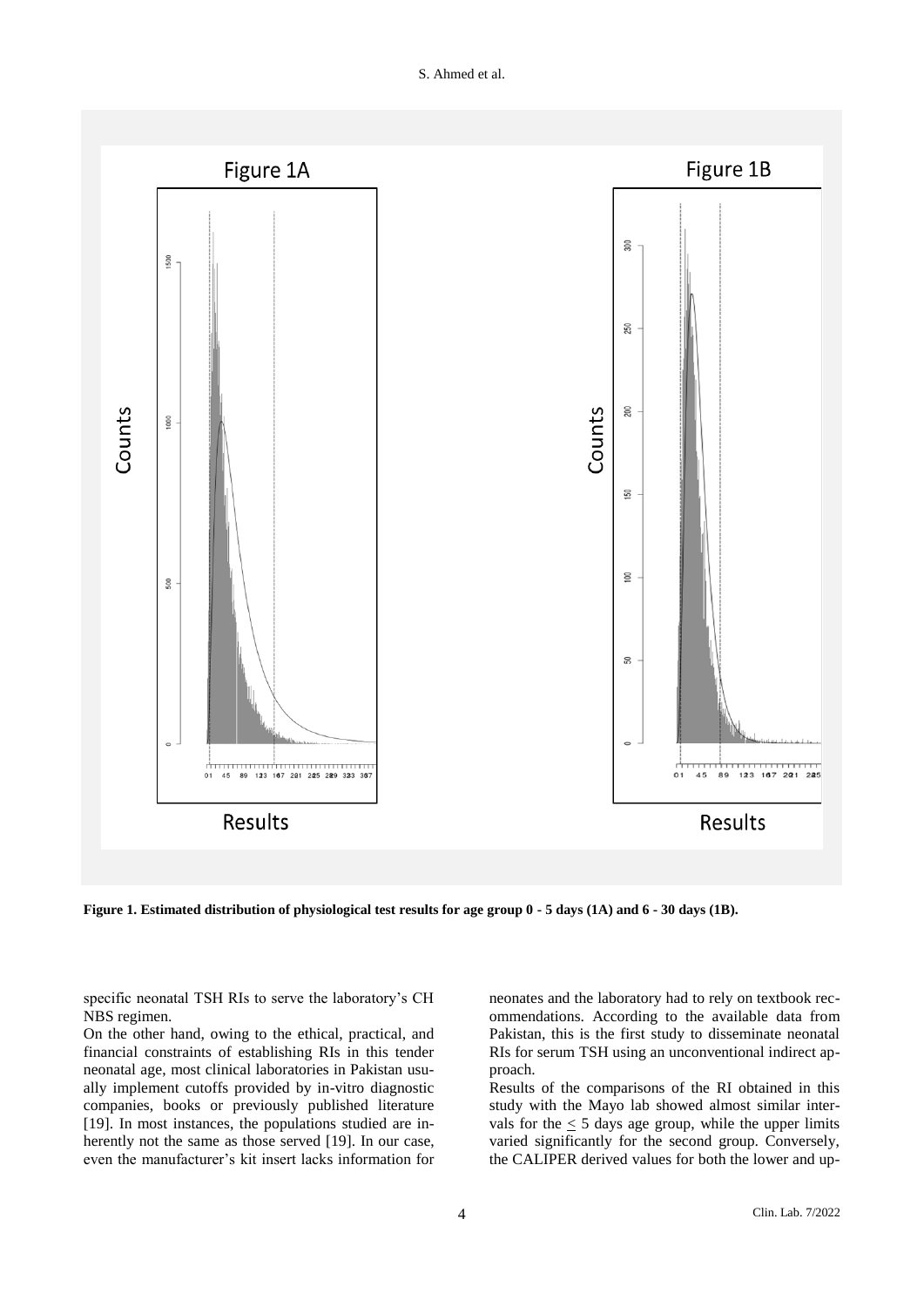per limits differed significantly from our estimated data. While assessing the differences between our study and direct approach based RIs from other sources, differences are found to be more prominent in the upper limits, which are deemed as essential cutoffs for CH diagnosis. These findings essentially supplement the fact that RIs established in one population should not be applied to other populations as they ultimately can lead to misdiagnosis and irreversible neurological deficit.

Furthermore, a noteworthy strength of our study was the use of an entirely indirect approach, purposively planned on laboratory data acquired as part of standard care. The indirect approach is convenient for the neonatal age bracket as no additional pricks for sample collections are required, reducing the risk and making it financially feasible as well [20].

Furthermore, the recently modified KOSMIC approach based on utilization of lab data with a high percentage of pathological values alongside varying overlap of normal and pathological distributions have been validated to produce reliable RIs in such perplexing big data analysis. Adeptly, these estimated RIs are thought to remain stable, even when results from high prevalence areas like endocrine specialty units in case of TSH samples are included.

Another potential advantage of the KOSMIC methodology is less time consumption as the statistical analysis is less labor intensive. A novice user with a simple computer can estimate RIs in less than 3 seconds with confidence intervals [14]. Another advantage of this statistical package is that it can be incorporated into laboratory systems via simple programmable interface [14].

The findings of this real-world big data study will serve as an interpretative guide for serum TSH results especially for CH screening programs in Pakistan. The results are also reflective of the importance of the population based RIs, as demonstrated by the variations noted with other studies. Additionally, the RI will be benefitcial for most clinical care setups relying on serum TSH for newborn screening or high-risk screening of neonates with suspicion of CH in Pakistan, owing to the absence of wide scale dried blood spot based NBS programs in the country.

#### **CONCLUSION**

This study will further advocate the use of the indirect approach for RI derivatization especially in a resource constrained set up. Moreover, these RIs can also be adopted by other clinical laboratories in Pakistan on a broader scale, by appropriate transference protocol to facilitate reporting of neonatal TSH.

#### **Declaration of Interest:**

None declared.

#### **References:**

- 1. Ahmed S, Zierk J, Siddiqui I, Khan AH. Indirect determination of serum creatinine reference intervals in a Pakistani pediatric population using big data analytics. World J Clin Pediatr 2021 Jul 9; 10(4):72-8. (PMID: 34316440)
- 2. Ahmed S, Zierk J, Khan AH. Establishment of Reference Intervals for Alkaline Phosphatase in Pakistani Children Using a Data Mining Approach. Lab Med 2020 Sep 1;51(5):484-90. (PMID: 31860088)
- 3. Katayev A, Balciza C, Seccombe DW. Establishing reference intervals for clinical laboratory test results: is there a better way? Am J Clin Pathol 2010 Feb 1;133(2):180-6. (PMID: 20093226)
- 4. Concordet D, Geffré A, Braun JP, Trumel C. A new approach for the determination of reference intervals from hospital-based data. Clin Chim Acta 2009;405:43-48. (PMID: 19351531)
- 5. Haddow JE, Palomaki GE, Allan WC, et al. Maternal thyroid deficiency during pregnancy and subsequent neuropsychological development of the child. N Engl J Med 1999;341:549-55. (PMID: 10451459)
- 6. Waller DK, Anderson JL, Lorey F, Cunningham GC. Risk factors for congenital hypothyroidism: an investigation of infant's birth weight, ethnicity, and gender in California, 1990-1998. Teratology 2000;62:36-41. (PMID: 10861631)
- 7. LaFranchi SH. Approach to the diagnosis and treatment of neonatal hypothyroidism. J Clin Endocrinol Metab 2011;96:2959-67. (PMID: 21976744)
- 8. Harris KB, Pass KA. Increase in congenital hypothyroidism in New York State and in the United States. Mol Genet Metab 2007; 91:268-77. (PMID: 17512233)
- 9. Raza H, Riaz S, Jamal M, Shirazi H, Gul S. Congenital Hypothyroidism Newborn Screening-The PIMS Experience. Ann Pak Inst Med Sci 2013;9(3):198-200. (available from: https://apims. net/apims\_old/Volumes/Vol9-4/Congenital%20Hypothyroidism- %20newborn%20screening-%20the%20PIMS%20 experience.pdf)
- 10. Lakhani M, Khurshid M, Naqvi SH, Akber M. Neonatal screening for congenital hypothyroidism in Pakistan. J Pak Med Assoc 1989;39:282-4. (PMID: 2516533)
- 11. Fisher DA, Grueters A. Disorders of the thyroid in the newborn and infant. In: Sperling MA, editor. Pediatric endocrinology. Philadelphia, PA: Saunders 2008:198-226. (PMID: 25905261)
- 12. Solberg HE. International Federation of Clinical Chemistry. Scientific committee, Clinical Section. Expert Panel on Theory of Reference Values and International Committee for Standardization in Haematology Standing Committee on Reference Values. Approved recommendation (1986) on the theory of reference values. Part 1. The concept of reference values. J Clin Chem Clin Biochem 1987 May;25(5):337-42. (PMID: 3612033)
- 13. CLSI. Defining, establishing, and verifying reference intervals in the clinical laboratory; approved guideline. In: Book Defining, establishing, and verifying reference intervals in the clinical laboratory; approved guideline, vol. 28. 3rd ed. 2008. (available from: [https://clsi.org/media/2458/ep28a3ce\\_sample.pdf\)](https://clsi.org/media/2458/ep28a3ce_sample.pdf) (Accessed: 8/16/2021)
- 14. Zierk J, Arzideh F, Kapsner LA, Prokosch HU, Metzler M, Rauh M. Reference interval estimation from Mixed Distributions using truncation points and the Kolmogorov-Smirnov Distance (kosmic). Scientific reports 2020 Feb 3;10(1):1-8. (PMID: 32015476)